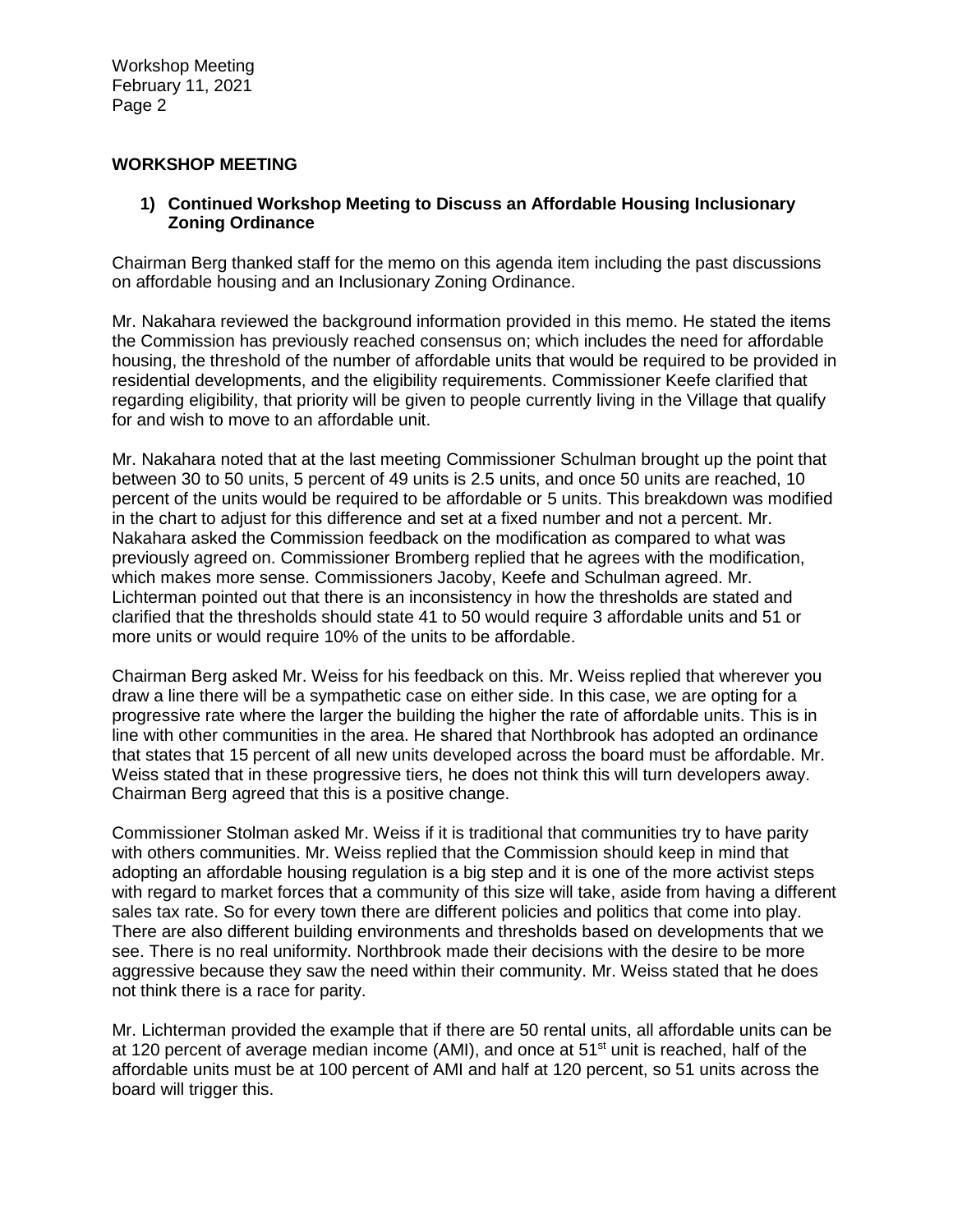Mr. Lichterman guided the discussion to look at the project thresholds and the nuances regarding these. He stated that the Commission should consider if they want to treat detached and attached housing differently regarding the thresholds and the application of these to the different structure types of attached and detached. Mr. Lichterman mentioned the example that if a golf course were to be redeveloped into single family homes. This asks the question of should a project of that scale have the same proposed threshold; or should the threshold of when requiring affordable units kicks in apply to attached and detached homes consistently. He stated that a case can be made that if there is a development of single family homes, it should have a different threshold than condos or apartments. As proposed, it states that if a developer builds a 45 single family home development, regardless of rented or owned, that 3 of these need to be at an affordable rate. Possible opportunities for a development like this would be if a corporate campus or a golf course were converted. Mr. Lichterman stated that it can be more difficult to apply affordability to single-family home developments. Attached housing like condos and rental apartments are easier because they typically have a management company there to oversee it. This would be more difficult with free standing homes. He mentioned that if the golf course were to be redeveloped, they wouldn't want to miss that opportunity. For example, Briarwood could be redeveloped into 200 single-family homes and they wouldn't want affordability. However, it may not make much sense to apply affordability to small single-family home developments like the recent Samantha's Way or Elysian Way with 7 or 8 homes each. Requiring one of these to be affordable could create barriers. He suggested that the Commission could focus on larger scale single-family home developments and require affordability to kick in at a certain number of homes, which would exempt these smaller pocket developments like Samantha's Way and Elysian Way.

Commissioner Goldstone asked how this would work for developments with mixed housing types; single-family homes with apartments or condominiums in one development, as seen at Reva behind Deerbrook Mall and others in surrounding municipalities. Mr. Lichterman replied that this point would be discussed later, as the decision on how to treat detached home developments will inform the decision on mixed housing type developments. He stated that Reva has 180 units total, 120 apartments and 60 townhomes. At 10 percent affordable, there will be 18 affordable units, but they will all be apartments as this is what was negotiated without an ordinance in place. Another example of a mixed housing development is Coromandel, which has single-family homes, condominiums and townhomes.

Chairman Berg commented that the small pocket development likely could not be built with an affordable component. Commissioner Goldstone agreed and added that something like Coromandel she would feel differently about. She asked how Highland Park manages their single-family homes that are in the affordable housing program. Mr. Lichterman replied that Highland Park and other and other towns with the most robust and comprehensive affordable housing ordinances often accept fees in lieu of affordable units, which is likely, what happens most often with the smaller single family home developments. He stated that with this money the city may go and buy land or homes and own it in perpetuity. They then work with a partner to rehab, market and manage the home as affordable, but the city owns and develops the property. In this option, the municipality would have a housing authority to manage and oversee the property. Chairman Berg commented that this is a costly proposition, and that the Village must have the volume and dollars to substantiate it. Commissioner Keefe asked about the sizes of the single-family home developments in the past 10 years. Mr. Ryckaert replied that there has only been the two mentioned, Samantha's Way with 8 homes and Elysian Way with 7 homes. Commissioner Keefe commented that both of these were under 10 units and would not require affordable units under this draft ordinance.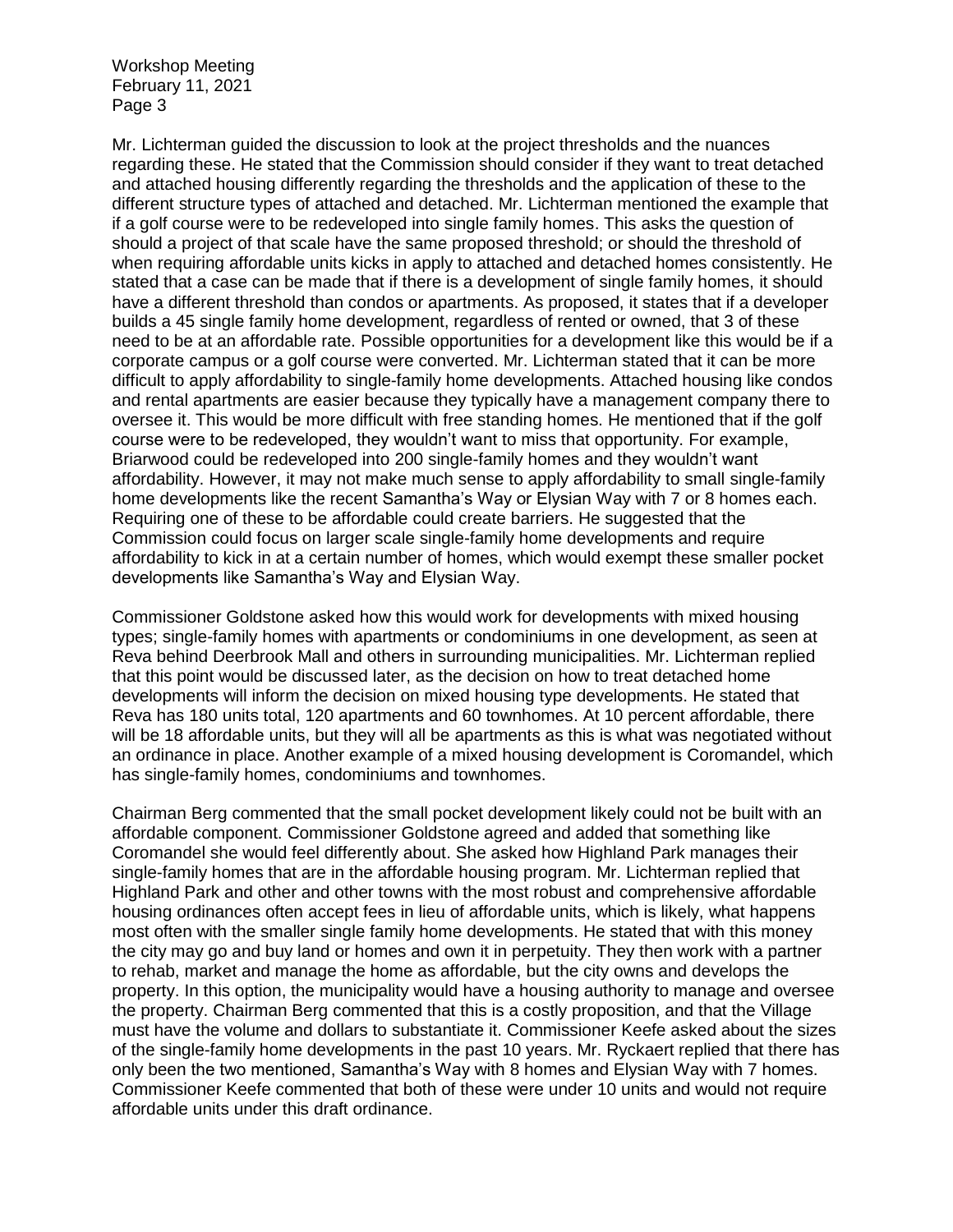Mr. Lichterman asked the Commission if there were developments of 20 or 30 homes if they would want affordable units to be required. Commissioner Bromberg suggested that they require one affordable home for every 30 homes. He stated that he wants it to be as least complicated as possible and thinks it should apply to attached as well as detached but being required for larger developments of single-family homes only. Commissioner Keefe commented that a development of 30 homes would be a large undertaking and he agrees with this suggestion. Commissioner Bromberg commented that under this suggestion, a development like Bristol would need 5 homes to be affordable. However, he is not sure there would be another single-family home development of that size in Deerfield. Mr. Lichterman stated that the possibilities for redevelopment could be commercial properties, corporate properties along Lake Cook Road, Holy Cross, or the golf course.

Commissioner Bromberg asked that if the Village wants workforce housing, do they only want attached housing, or do they want single-family homes to be made affordable as well. He believes Deerfield would want affordable single-family homes and he would like to keep the threshold the same. Commissioner Jacoby commented that developers will likely be considering large luxury homes and they may not consider Deerfield if affordable units are required for any size development. She feels that if it is a large development of 50 or more homes, than affordability should be required. Commissioner Bromberg clarified that she is suggesting zero affordable units required for a development of up to 50 homes, and then 10 percent starting at 51. Chairman Berg suggested a flat number of units instead of a percent because it would be a disincentive to build 52 homes when they could build 49 or 50 and give none as affordable. Commissioner Bromberg asked what neighboring communities have done. Mr. Lichterman replied that Lake Forest has no affordable requirements for detached housing, but every other town with an ordinance has a consistent threshold for attached and detached housing, but AMIs are different for rented versus owned housing, as is proposed here as well. Mr. Nakahara stated that Highland Park requires 20 percent of units to be affordable across the board, attached and detached, for any development over 6 units. For example, in Highland Park if a developer builds a 10 home development, 2 have to be affordable. Mr. Lichterman shared that an option used in other communities is allowing a developer to pay a certain number of dollars and build all units at market rate, known as a fee in lieu of affordable units. Mr. Weiss shared that Northbrook recently considered a small development and they decided that affordability does not apply for developments of 5 or fewer homes even though their affordable regulations apply to detached and attached homes. They also state that the developer can build the affordable units off site or pay the fee in lieu of providing affordable units. So in the case of a small development of 12 homes they would be required to build 1.5 equivalent affordable units or pay a fee in lieu which is set at \$125,000 per affordable unit.

Commissioner Jacoby asked where that fee would go. Mr. Weiss explained that the fees developers pay in lieu of providing affordable units go into a housing trust fund that is created by the municipality. Communities use them in different ways. Highland Park has bought and constructed multi-unit affordable housing with it. Other communities will use it to work with a partner organization and buy distressed properties, fix them up and resell them with covenants to keep them affordable. Some towns will use it to provide rental assistance to residents. There are many different options on how the funds can be applied.

Chairman Berg asked if the Village could reasonably do this if they decided to take payments from developers in lieu of affordable units. Mr. Weiss replied that a staff person or a partner organization with a staff liaison typically handle this. Mr. Lichterman added that if they were to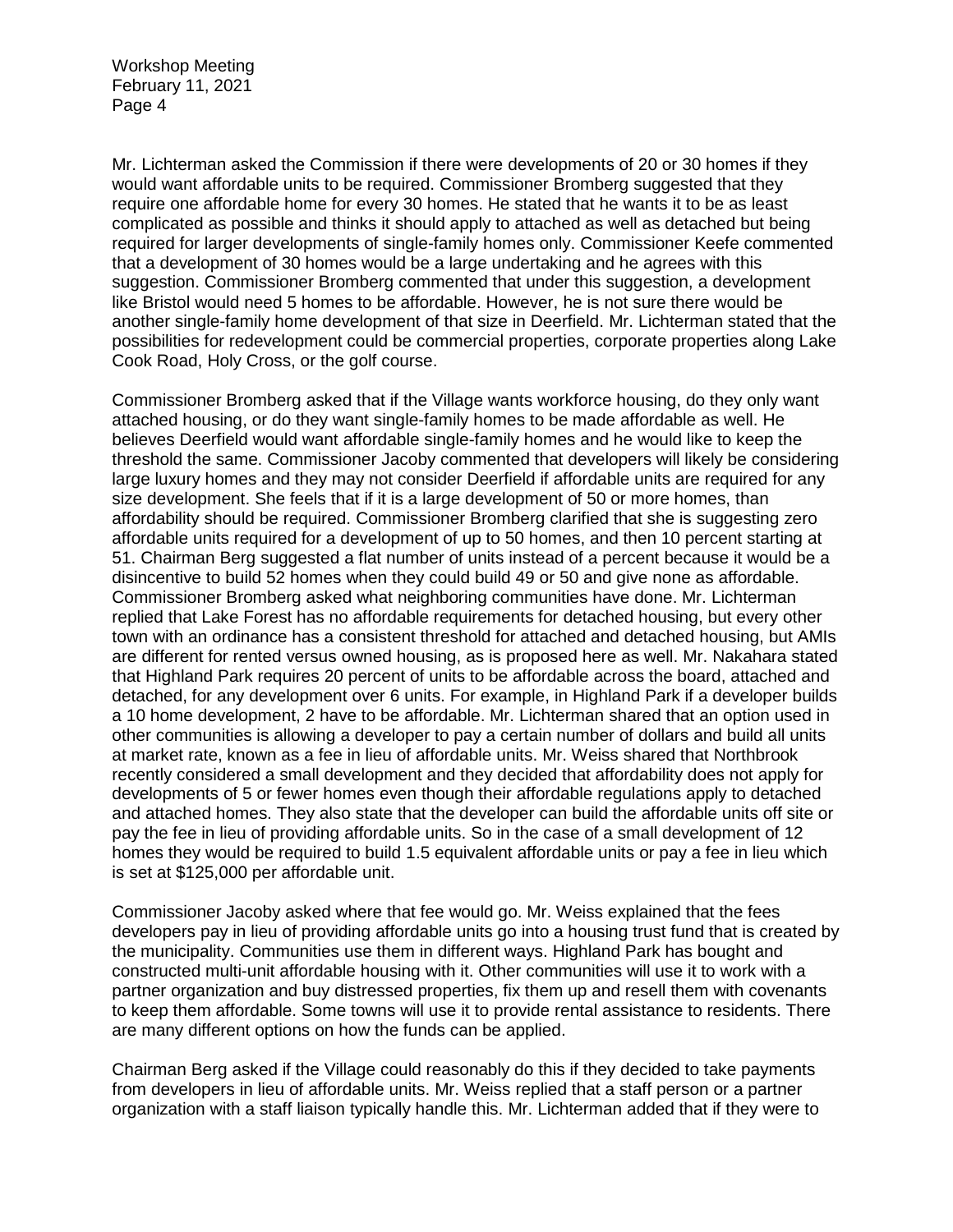accept these fees they would likely need to form a housing commission. He stated that there was a comment from the Board of wanting to keeping it simple and not wanting to take on the management of the funds and a new commission for this purpose. Mr. Ryckaert added that this would require quite a bit of oversight and management as well as a new housing commission. Highland Park has a dedicated staff member, a housing planner that handles this. Commissioner Jacoby stated that she feels that Deerfield does not have the size to merit this.

Mr. Lichterman returned to the golf course example stating that a development such as this could be 200 homes, which would trigger affordability no matter what. Commissioner Goldstone asked about the option of building the affordable units off site. Mr. Lichterman replied that he is not sure this happens in practice or if it is just written in ordinances as an option. Mr. Weiss confirmed that he does not see this in practice in this area. Most often it is much easier for developers to pay the fee than to find an open space for building. Mr. Lichterman shared that when the Village met with Reva to negotiate for 10 percent of the units to be affordable, they immediately asked to pay their way out of it instead. However, the Village does not want that burden, they want the developers to build the affordable units and manage them. Chairman Berg agreed that it would be a big burden for the Village to accept the fees and manage this. Commissioner Goldstone stated that she does not like the idea of developers being able to buy themselves out of it; it defeats the purpose and does not bring affordable units to Deerfield.

Commissioner Bromberg suggested that for detached housing there is no affordability required for 0 to 30 units. Chairman Berg agreed a larger number of homes warrants affordable units for single-family homes and 30 sounds like a good number. Commissioner Keefe agreed. Mr. Nakahara asked at 31 detached units how many affordable units should be proposed or should there be a percentage required. Commissioner Bromberg suggested that 2 affordable units be required for 31-40 homes, 3 be required for 41-50 homes, and 10 percent be required for 51 and more. Chairman Berg agreed that a number and not a percentage is a good idea to make it more simple. Commissioner Jacoby agreed. Mr. Lichterman stated that they can move on and revisit this in summary at the end.

Commissioner Schulman asked how rentals of single-family affordable homes could be overseen. With owned units who would monitor who is buying them and ensure that they qualify for them and that they are not renting them out for profit. Mr. Lichterman replied that when the homes are developed there are restrictive covenants placed on them. The duration of these covenants can be in perpetuity to remain affordable or they can have a limit. The covenants state that they cannot be rented and must be owner occupied. They can also cap the appreciation so that the homes cannot be flipped and sold, eliminating the affordability. Chairman Berg added that they can also include a hardship restriction allowing a unit to be rented as an exception if necessary. Commissioner Goldstone suggested they can state that the owner must live there for a year before it could be rented. Mr. Nakahara shared that Northbrook does annual checks to make sure that the people who purchased these homes are living in them. Mr. Weiss added that these scenarios are hypothetical, and he has learned from housing partners that every possible living situation occurs. A recent example was in Highwood; a member of the Air Force was being temporarily stationed abroad and wanted to rent his affordable unit and be able to come back to it after his tour. He commented that once you are dealing with an ownership model, it is very different from an annual lease you get into all complications of peoples' lives. This is why a housing partner organization is helpful.

Mr. Lichterman stated that the major control is capping the appreciation to avoid flipping it for profit. The other limiting factors are that there are private property rights, and it is a balancing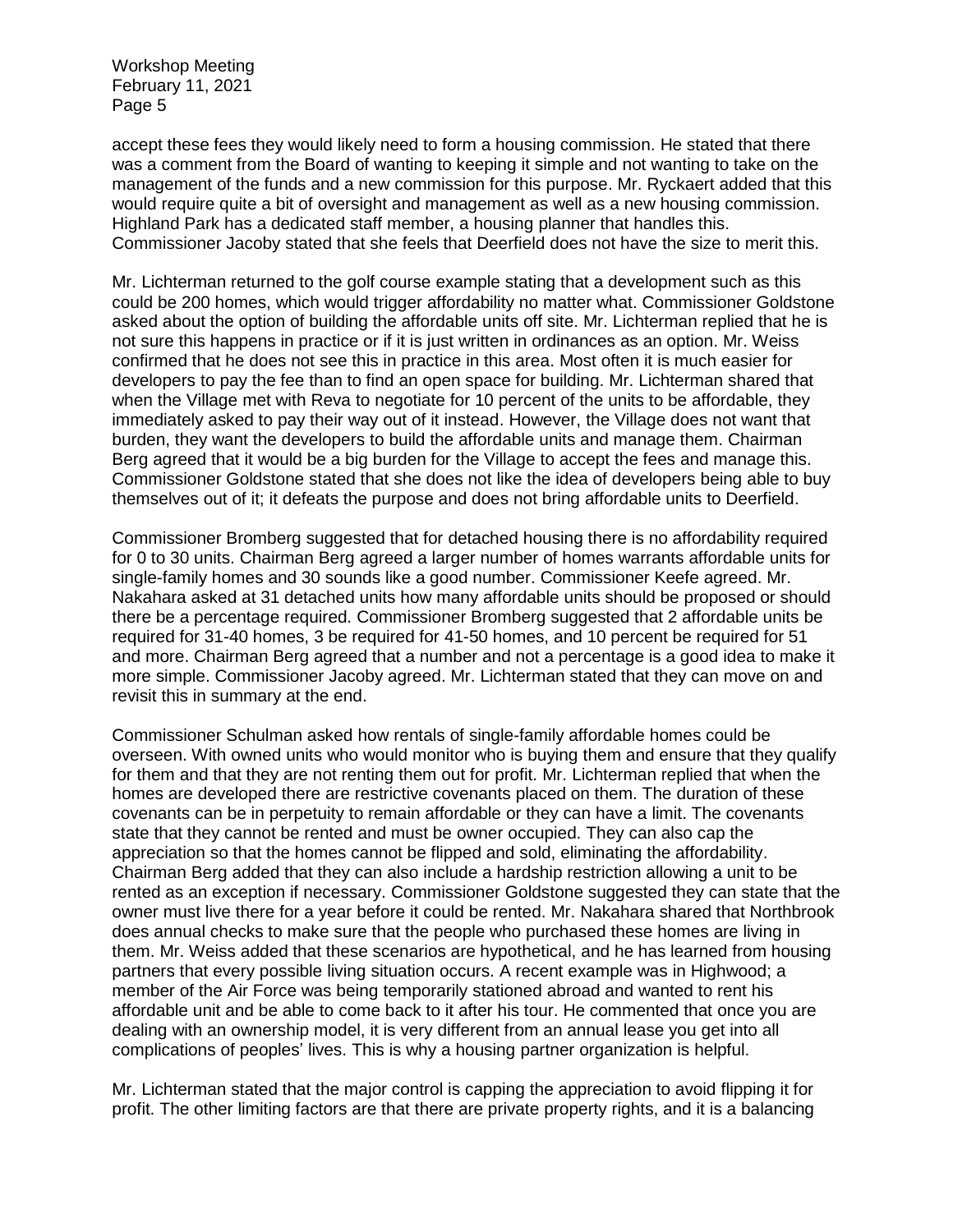act of how much local government should be intervening in the free market. If you limit rentals and appreciation, you hope to find a balance of achieving policy goals without going too far. Commissioner Schulman suggested that they can interfere with the developers but after this stage that it is peoples' lives and restrictions could alienate their rights. However, a cap on appreciation seems standard and this should achieve not being able to rent units for profit with the intent not to move in. Mr. Lichterman stated that they can add language to the draft ordinance to verify that these units are owner occupied at the time of purchase. The partner organization will then check once a year. Commissioner Schulman asked about the cost to the Village for monitoring this. Mr. Lichterman replied that the Village would be prepared to enter into a contract with a third party housing contractor, which would likely be around \$20,000 a year. It would be more if they accepted the fee in lieu and added a housing commission or were to purchase land. He added that the partner organization would monitor rentals as well as single-family homes.

Mr. Lichterman moved on to the next topic of how long units should be required to be affordable. At the last meeting, there was discussion of keeping them affordable in perpetuity. There was also discussion of a 25-year period. The difficulties of a limited duration would be telling people living there in year 25 that their affordable rental rate is about to go up to market rate rent. Mr. Lichterman added that most towns in the area keep the units affordable in perpetuity. However, Reva negotiated a time limit of 25 years and Zion Woods is a 99-year time frame because of the ground lease. Mr. Nakahara noted that Highland Park and Lake Forest both state affordability in perpetuity or so long a permissible by law, however affordability in Evanston have a time limit of 30 years. Commissioner Stolman asked why an end date or a cap at 25 years would be considered. Mr. Lichterman stated that for property owners, their property might become more valuable after a 25-year period, and restrictive covenants going away would be more valuable to a future investor. Commissioner Bromberg stated that he does not see the desire for affordable units going away and he is in favor of perpetuity. Chairman Berg and Commissioner Stolman agreed commenting on the difficulties of time limits. Commissioner Goldstone asked that if a property is affordable in perpetuity, can a property owner appeal this in the future, if they believe it becomes unnecessary. Mr. Weiss replied that a future Village Board could strike or modify this requirement or release covenants on properties. He added that the sense on the North Shore is that properties have not gotten more affordable over time, so creating and preserving affordable units will stem that decline. However, they could be reversible by a future Village Board. All commissioners agreed they are in favor of perpetuity.

Mr. Lichterman next asked about multiple housing types in one development and which units should affordable housing be applied. There can be equal application among all housing types, or it can only apply to the townhomes, condominiums or apartments. Commissioner Schulman commented that he wouldn't want developers to cherry pick, and he thinks they should match affordable units to each housing type and not shift them from one type to another. He is in favor of equal application among all housing types. Commissioners Keefe and Bromberg agreed. Chairman Berg agreed and summarized that they should keep it equitable as well as simpler.

Next, Mr. Lichterman brought up design standards for discussion. He asked the Commission if affordable units should have to be the exact same as market rate units or if there can be a different percentage. They can set standards to define differences allowed. It is common to see a limit on how flexible this can be so that the affordable units are not unreasonably small. However, often affordable units do not all need to be the same. Some towns allow them to be no less than 75 percent of the square footage of the market rate units. Or they may allow for different finishes or appliances. The Commission can decide if the affordable units should be the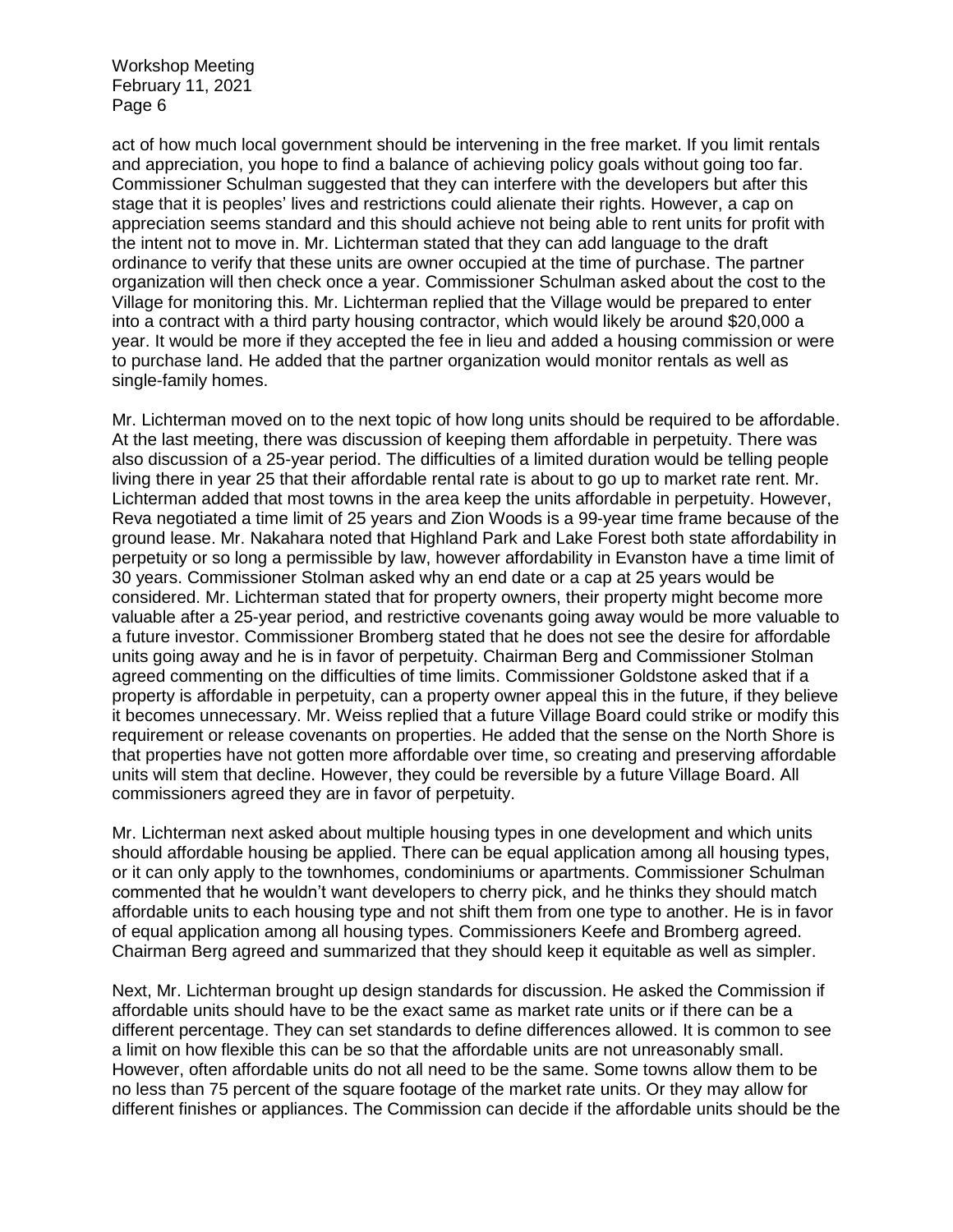same or allow for some flexibility with limits. Chairman Berg asked how this could be applied to an ordinance. Mr. Lichterman replied that in Highland Park for example the square footage of the affordable units have to be at least 75 percent of the market rate units and they specify minimums by number of bedrooms. Commissioner Schulman commented that the least desirable apartment units might be made affordable; however, the affordable units could change within a development in the future. Mr. Lichterman added that when a developer is building a large-scale apartment building they would not add different finishes as it wouldn't make sense. He added that developers may not always take advantage of this flexibility and the Commission can decide whether to include it or not.

Commissioner Jacoby commented that different finishes or size may be mostly applicable for detached homes versus apartments. She suggested that they offer the flexibility, whether developers choose take advantage of it or not. Mr. Lichterman replied that there can be some parameters defined by the Commission. For example, a smaller garage, less square footage, but while ensuring the affordable units are reasonable for living. Commissioner Keefe stated that he is in favor of reasonable, well-defined flexibility. Commissioners Bromberg and Schulman agreed. Commissioner Schulman added that the exterior should be indistinguishable and look like the market rate units. Mr. Lichterman replied that they could add language to require the units to be indistinguishable from the exterior. Chairman Berg and Commissioner Jacoby agreed.

Mr. Lichterman guided the discussion to the topic of incentives. He summarized that the Commission is in favor of no fee in lieu but may consider other incentives. A common one offered is a density bonus. The application of this most often manifests in greater building height. A density bonus is when affordable units are included, the developer can add a certain ratio of market rate units above and beyond zoning for density. This often leads to greater building height than otherwise allowed. There can also be a parking ratio reduction, reductions in fees and waivers, and expedited permit processing. Expedited permit processing may be the least valuable and may not be worth the staff capacity. However, it is a way of showing that the Village is also making concessions. Commissioner Schulman stated that he is favor of all of these incentives. Commissioner Bromberg clarified that expedited permits may be of little value to the developer and more work for the staff. Mr. Lichterman replied that the Building Department may not like this as these permits will skip ahead of single-family homes, which may cause complaints. Mr. Lichterman shared that first comments on a plan review can take up to four weeks and expedited processing can save up to four weeks of time. Mr. Nakahara added that he discussed this with Building and Code Enforcement Supervisor Clint Case, and he shared that it depends on the developer whether this would be a valuable incentive or not. For example, depending on the time of year, a developer may want to break ground on a project before winter comes and time can be of the essence and an expedited review would be valuable.

Mr. Nakahara explained more about the density bonus as compared to other incentives. He noted that if the ordinance allows a density bonus, then a density bonus is done by right, the developer will receive the density bonus, as defined, by providing affordable units. However, parking waivers or increased building height are not automatically allowed but developers can be eligible for them. An example of a density bonus is if a developer is allowed to add one more market rate unit for every affordable unit, it can be a one to one ratio. In Highland Park the density bonus is 1.5 market rate units for every affordable unit and in Lake Forest and Northbrook, they use a 1:1 ratio. Again, density bonuses are given by right but incentives for building height, increased lot coverage and or parking waivers are not automatically given but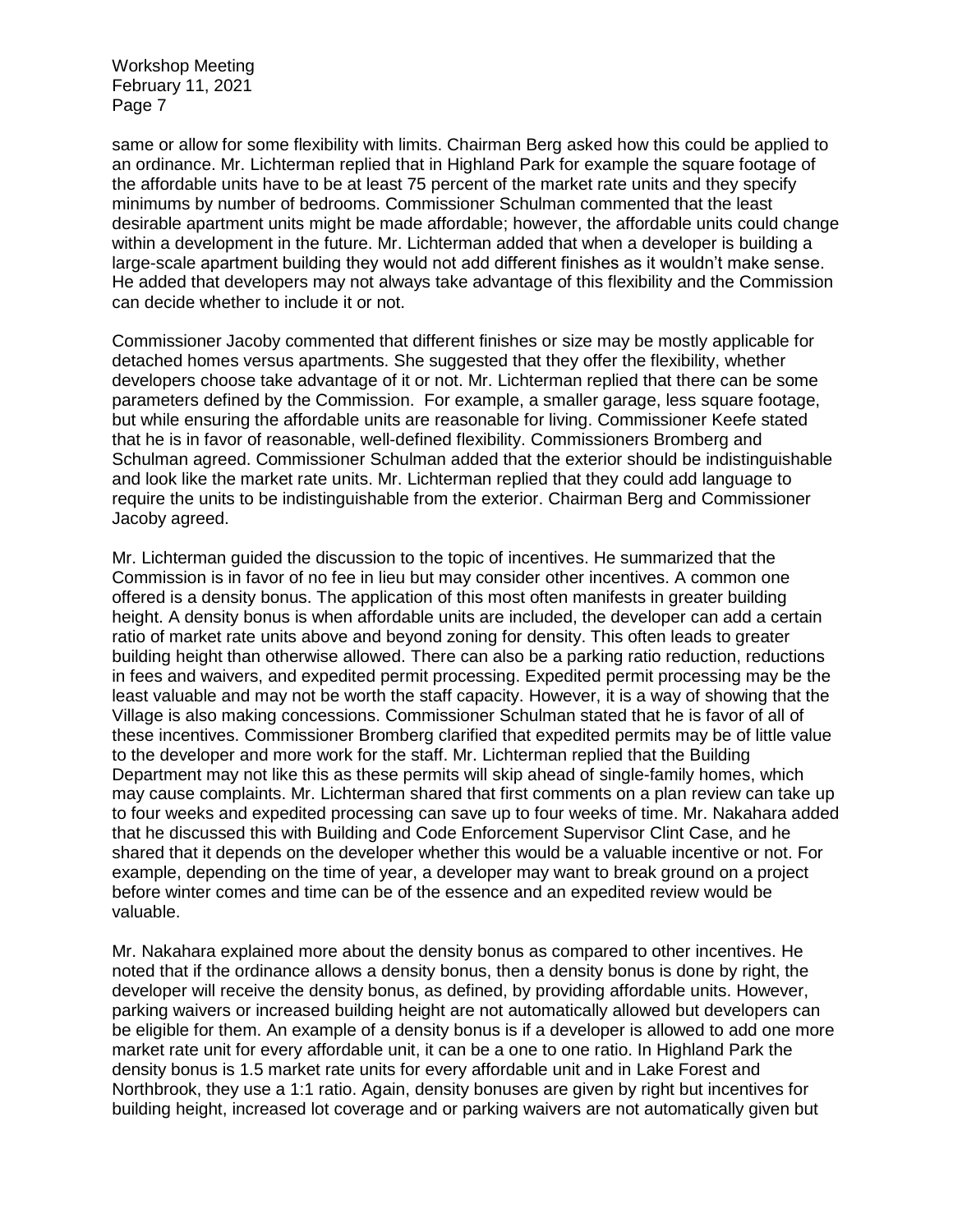developers can be eligible for them. The Commission would still need to make sure that these eligible incentives do not impact the health or safety of the surrounding properties. Mr. Weiss confirmed that density bonuses are given by right and included in the initial development plan. It is a mathematical formula that can be plugged in. Commissioner Bromberg commented that he is also in favor of all incentives. Commissioner Goldstone asked how this is an incentive and how it is different than the current process of a developer asking for a variation. Mr. Nakahara replied that the process is not different but extra consideration could be given to granting variances to a development with affordable units.

Mr. Ryckaert added that developments with affordable units could be entitled to the density bonus as well as permit fee waivers as a sure thing and the rest would require approval. Mr. Nakahara stated that permit fee waivers are often applied to just the affordable units. For example, if 10 percent of the development is affordable, then there would be a reduction of 10 percent of the total permit fees. The reduction would be proportionate to the affordable units in that development. Chairman Berg agreed that he endorses all incentives. Commissioner Goldstone agreed but stated that she does not see them all as pure incentives. Mr. Lichterman agreed that some of these incentives would still be a case-by-case decision. Another option would be giving affordable units a different parking ratio automatically. Commissioner Schulman and Chairman Berg stated that they would be in favor of this. Mr. Lichterman replied that they can modify the language around this and bring it back to the Commission.

Commissioner Stolman asked if a developer can choose as many of the incentives as they would like. Mr. Lichterman replied that yes, all of the incentives can be on the table for developers to take advantage of. Mr. Nakahara asked about applying a cap to the density bonus so that a developer couldn't continuously add more market rates while adding more affordable units. Mr. Lichterman replied that the cap on density bonuses is often tied to floor area ratio (FAR), so that a building can go to a certain height but at some point cannot exceed FAR by that factor. Mr. Lichterman confirmed that this language will be added so that the density bonus can be capped.

Mr. Lichterman asked the Commission if there might be an appropriate place and time that they should consider accepting fees in lieu of affordable units, for example to pay for a ratio of an affordable unit instead of adding another one to the development. Commissioner Keefe stated that staff and the Board seem averse to the Village creating and administering a fund and he is not in favor of accepting any fees. Chairman Berg agreed that the management of it would somewhat outweigh the benefits. Commissioner Bromberg agreed that the Village Board did not seem to want to do this so he would vote no. Commissioner Goldstone stated that she believes accepting fees defeats the purpose and does not bring affordable units to Deerfield. She added that if you can buy your way out of it does not achieve the goal. All commissioners agreed.

Mr. Lichterman reviewed the discussion thus far and decisions made. He stated that there is consensus that an ordinance is needed, and the ordinance would be mandatory. It applies to owners and renters, although there are different thresholds for detached and attached structures. The Commission agreed to change the threshold for detached homes to kick in after 31 or more homes to not stifle single-family home development. For rental unit developments of 50 units or less, the affordable units will be 120 percent of average median income (AMI), and at 51 units and above, half of the affordable units have to be at 120 percent of AMI and half at 100 percent of AMI. For owned units, all affordable units will be at 120 percent of AMI. For eligibility, priority will be given to those who live or work in the Village with no regard to age. Affordability will run in perpetuity. There will be equal application of affordable units to all housing types in a